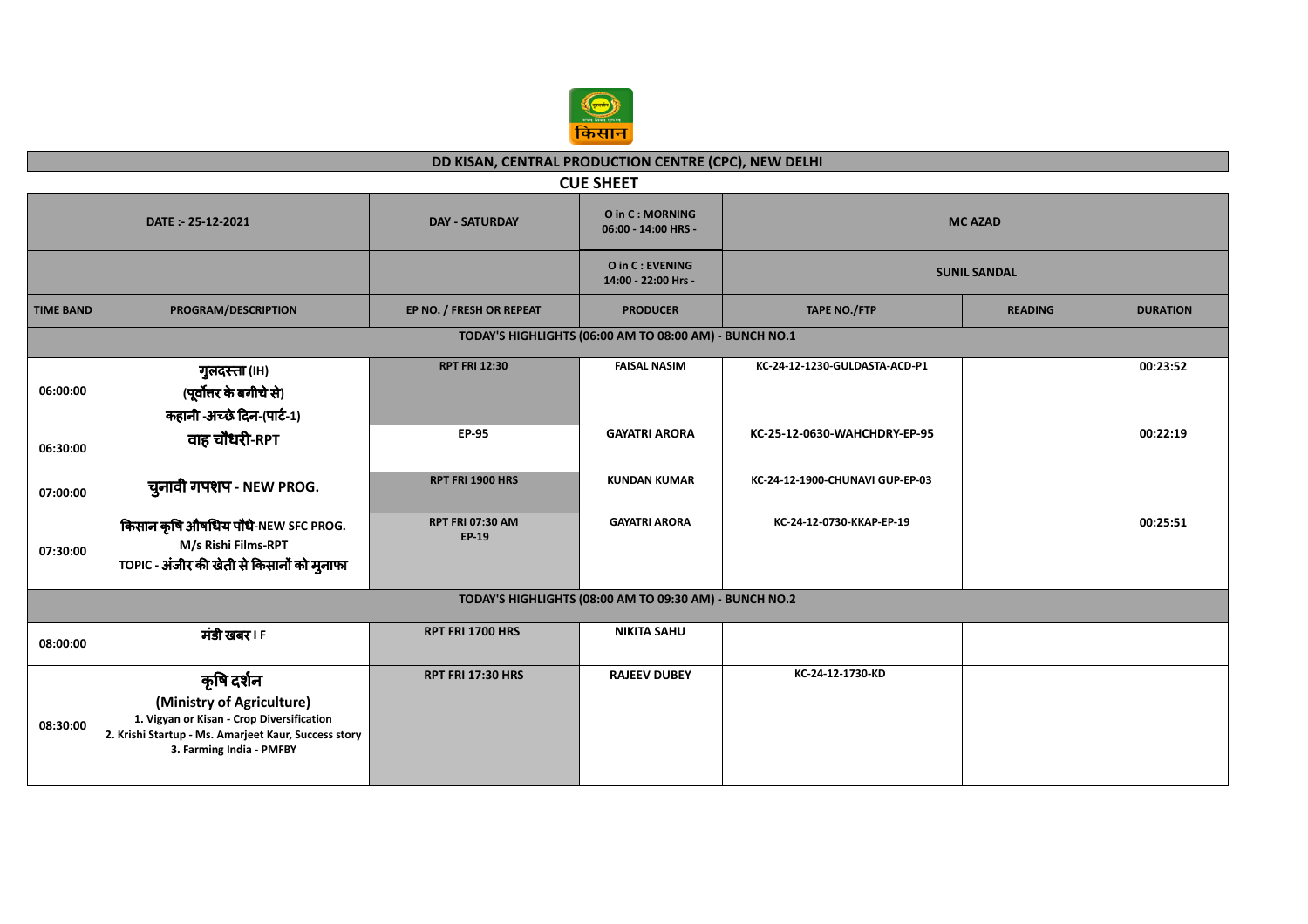| 09:00:00<br>09:30:00                                     | छत पर बागवानी<br>विषय - Make christmas decorations from home<br>garden<br><b>Expert - Rasham Ratna</b><br>Anchor - ज्योत्सना टंडन<br>यह है मेरा इंडिया     | <b>FIRST TELECAST</b><br><b>RPT</b>      | <b>JYOTSNA TANDON</b><br><b>FAISAL NASIM</b>           | KC/PD/50-657-CLIP-05<br>KC-25-12-0900-CPB-XMASDÉCOR-P1<br>KC-25-12-0900-CPB-XMASDÉCOR-P2<br>KC-25-12-0930-YHMI- |  | 00:13:45<br>00:14:43<br>00:23:31 |  |
|----------------------------------------------------------|------------------------------------------------------------------------------------------------------------------------------------------------------------|------------------------------------------|--------------------------------------------------------|-----------------------------------------------------------------------------------------------------------------|--|----------------------------------|--|
|                                                          |                                                                                                                                                            |                                          | TODAY'S HIGHLIGHTS (10:00 AM TO 12:00 AM) - BUNCH NO.3 |                                                                                                                 |  |                                  |  |
| 10:00:00                                                 | मंडी खबर। F                                                                                                                                                | <b>RPT 08:00 AM</b>                      | <b>NIKITA SAHU</b>                                     |                                                                                                                 |  |                                  |  |
| 10:30:00                                                 | मौसम खबर                                                                                                                                                   | RPT FRI 1930 HRS                         | PRADEEP / JAYA                                         |                                                                                                                 |  |                                  |  |
| 11:00:00                                                 | हैलो किसान<br>(Ministry of Agriculture)<br>1.फल एवं सब्जी प्रसंस्करण के अवसर - डा. रितु सिंह<br>2. कीनू की तुड़ाई उपरांत सावधानियां - डा. विपिन<br>महाराजन | <b>RPT FRI 18:00</b>                     | SHIVRAJ NAYAK                                          | <b>RECORDED</b>                                                                                                 |  |                                  |  |
|                                                          | TODAY'S HIGHLIGHTS (12:00 HRS TO 14:00 HRS) - BUNCH NO.4                                                                                                   |                                          |                                                        |                                                                                                                 |  |                                  |  |
| 12:00:00                                                 | स्वाद का सफर - NEW SFC PROG.<br>M/s - Village Vista-RPT                                                                                                    | <b>EP-20</b>                             | <b>GEETA RAWAT</b>                                     | KC-25-12-1200-SKS-EP-20                                                                                         |  |                                  |  |
| 12:30:00                                                 | गुलदस्ता (IH)<br>(पूर्वोत्तर के बगीचे से)<br>कहानी -अच्छे दिन-(पार्ट-2)                                                                                    | <b>FRESH</b>                             | <b>FAISAL NASIM</b>                                    | KC-25-12-1230-GULDASTA-ACD-P2                                                                                   |  | 00:24:02                         |  |
| 13:00:00                                                 | दामन मिट्टी का - NEW SFC PROG. RPT                                                                                                                         | <b>RPT FRI 20:00 HRS</b><br><b>EP-34</b> | <b>GAYATRI ARORA</b>                                   | KC-24-12-2000-DMK-EP-34-P-1<br>KC-24-12-2000-DMK-EP-34-P-2<br>KC-24-12-2000-DMK-EP-34-P-3                       |  | 00:23:00                         |  |
| 13:30:00                                                 | किसान समाचार                                                                                                                                               | <b>FRESH</b>                             | <b>DD NEWS</b>                                         |                                                                                                                 |  |                                  |  |
| TODAY'S HIGHLIGHTS (14:00 HRS TO 16:00 HRS) - BUNCH NO.5 |                                                                                                                                                            |                                          |                                                        |                                                                                                                 |  |                                  |  |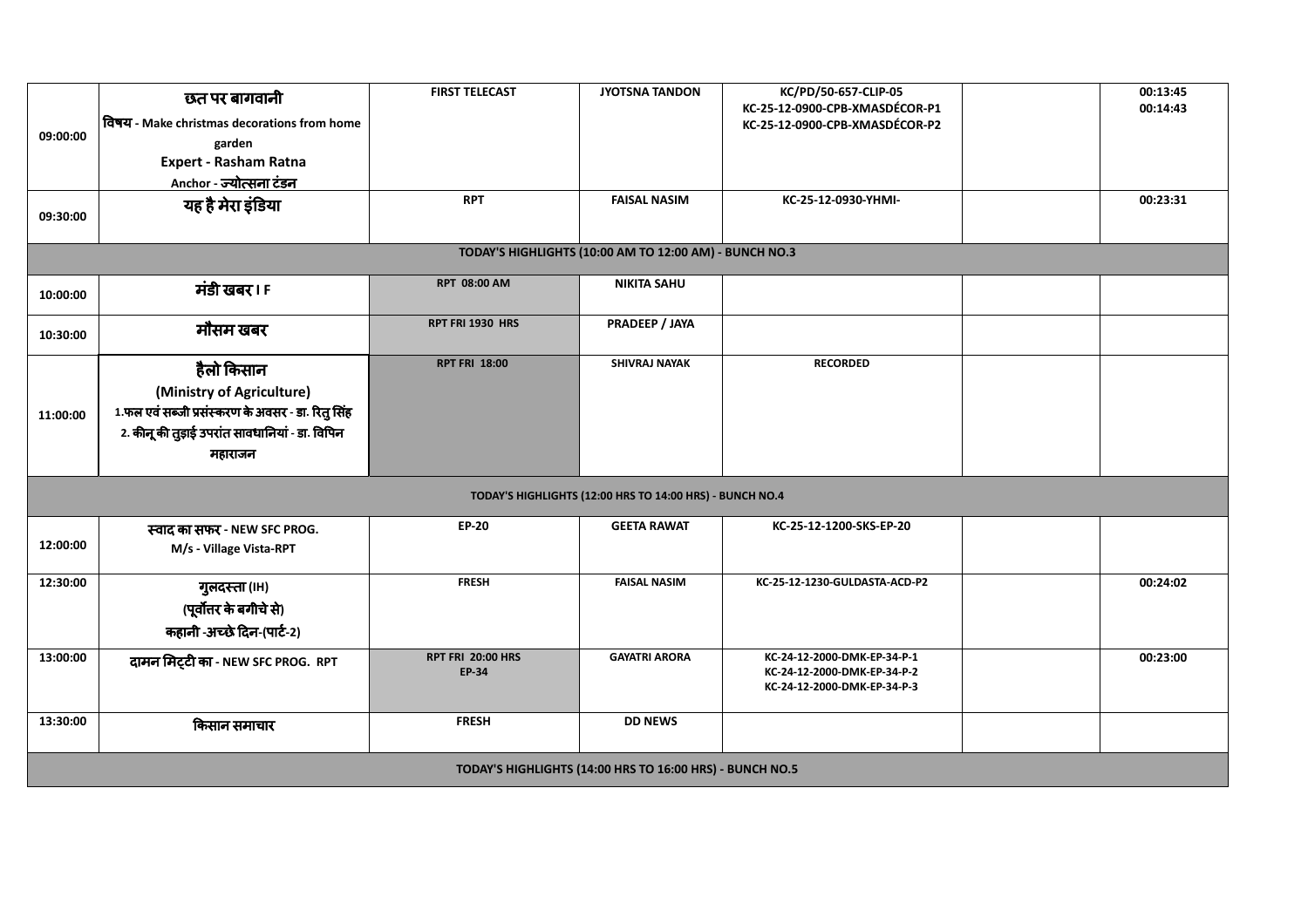| 14:00:00 | लौट के आए मेरे मीत - NEW SFC PROG.<br>M/s NEON FILMS     | <b>RPT FRI 20:30 HRS</b><br><b>EP-35</b> | <b>GEETA RAWAT</b>                                       | KC-24-12-2030-LAMM-EP-35-P-1<br>KC-24-12-2030-LAMM-EP-35-P-2<br>KC-24-12-2030-LAMM-EP-35-P-3 |  | 00:07:07<br>00:07:10<br>00:08:37 |  |
|----------|----------------------------------------------------------|------------------------------------------|----------------------------------------------------------|----------------------------------------------------------------------------------------------|--|----------------------------------|--|
|          |                                                          |                                          |                                                          |                                                                                              |  |                                  |  |
| 14:30:00 | राखी और सिंदूर - RPT                                     | <b>RPT FRI 21:00 HRS</b>                 | <b>GAYATRI ARORA</b>                                     | KC-24-12-2100-RAKHI-EP-08-P1                                                                 |  | 00:10:58                         |  |
|          |                                                          | <b>EP-08</b>                             |                                                          | KC-24-12-2100-RAKHI-EP-08-P2                                                                 |  | 00:06:44                         |  |
|          |                                                          |                                          |                                                          | KC-24-12-2100-RAKHI-EP-08-P3                                                                 |  | 00:06:58                         |  |
| 15:00:00 | मेरा देश बुलाएं रे -RPT                                  | <b>RPT FRI 21:30 HRS</b>                 | <b>GEETA RAWAT</b>                                       | KC-24-12-2130-MDBR-EP-46-P1                                                                  |  | 00:11:35                         |  |
|          |                                                          | <b>EP-46</b>                             |                                                          | KC-24-12-2130-MDBR-EP-46-P2<br>KC-24-12-2130-MDBR-EP-46-P3                                   |  | 00:06:32<br>00:07:47             |  |
|          |                                                          |                                          |                                                          |                                                                                              |  |                                  |  |
| 15:30:00 | चौपाल चर्चा                                              | <b>RPT MON 9:00</b>                      | <b>SAURABH SHARMA</b>                                    | FTP - KC-20-12-0900-CHAUPAL CHARCHA<br><b>KC/PD/50-</b>                                      |  | 00:25:00                         |  |
|          | (Ministry of Agriculture)                                |                                          |                                                          |                                                                                              |  |                                  |  |
|          | विषय - किसान क्रेडिट कार्ड योजना                         |                                          |                                                          |                                                                                              |  |                                  |  |
|          | गांव - धावड़ी, ब्लॉक और जिला - अमरोहा, यू.पी.            |                                          |                                                          |                                                                                              |  |                                  |  |
|          | विशेषज्ञ - डा. ए.के. मिश्र                               |                                          |                                                          |                                                                                              |  |                                  |  |
| 16:00:00 | <b>Spons. Programme</b>                                  |                                          | <b>DDK MATHURA</b>                                       |                                                                                              |  |                                  |  |
|          | <b>DDK Mathura</b>                                       |                                          |                                                          |                                                                                              |  |                                  |  |
|          | TODAY'S HIGHLIGHTS (16:30 HRS TO 18:00 HRS) - BUNCH NO.6 |                                          |                                                          |                                                                                              |  |                                  |  |
|          | छत पर बागवानी                                            | <b>RPT SAT 09.00 AM</b>                  | <b>JYOTSNA TANDON</b>                                    | KC/PD/50-657-CLIP-05<br>KC-25-12-0900-CPB-XMASDÉCOR-P1                                       |  | 00:13:45                         |  |
| 16:30:00 | विषय - Make christmas decorations from home              |                                          |                                                          | KC-25-12-0900-CPB-XMASDÉCOR-P2                                                               |  | 00:14:43                         |  |
|          |                                                          |                                          |                                                          |                                                                                              |  |                                  |  |
|          | garden                                                   |                                          |                                                          |                                                                                              |  |                                  |  |
|          | <b>Expert - Rasham Ratna</b>                             |                                          |                                                          |                                                                                              |  |                                  |  |
|          | Anchor - ज्योत्सना टंडन                                  |                                          |                                                          |                                                                                              |  |                                  |  |
| 17:00:00 | मंडी खबर। F                                              | <b>LIVE</b>                              | <b>NIKITA SAHU</b>                                       |                                                                                              |  |                                  |  |
|          |                                                          |                                          |                                                          |                                                                                              |  |                                  |  |
|          | सरकार आपके साथ- (NEW PROG.)                              | <b>FIRST TELECAST</b>                    | <b>JYOTSNA SHUKLA</b>                                    | KC-25-12-1730-SAS-EP-11                                                                      |  |                                  |  |
| 17:30:00 | विषय - राष्ट्रीय कृषि बाजार - ई-नाम                      |                                          |                                                          |                                                                                              |  |                                  |  |
|          | विशेषज्ञ - डा. नीलकमल दरबारी                             |                                          |                                                          |                                                                                              |  |                                  |  |
|          | स्वस्थ किसान - (IH) -                                    | <b>LIVE</b>                              | <b>RAJESH MISHRA</b>                                     |                                                                                              |  |                                  |  |
|          | विषय - ढलती उम्र में कैसे रहे स्वस्थ और मस्त -           |                                          |                                                          |                                                                                              |  |                                  |  |
| 18:00:00 |                                                          |                                          |                                                          |                                                                                              |  |                                  |  |
|          | आयुर्वेद                                                 |                                          |                                                          |                                                                                              |  |                                  |  |
|          | विशेषज्ञ - डा. मीनाक्षी पांडे - आयुर्वेद, डा. ब्रिज बी   |                                          |                                                          |                                                                                              |  |                                  |  |
|          | अग्रवाल - गंगाराम हॉस्पीटल                               |                                          | TODAY'S HIGHLIGHTS (19:00 HRS TO 23:00 HRS) - BUNCH NO.7 |                                                                                              |  |                                  |  |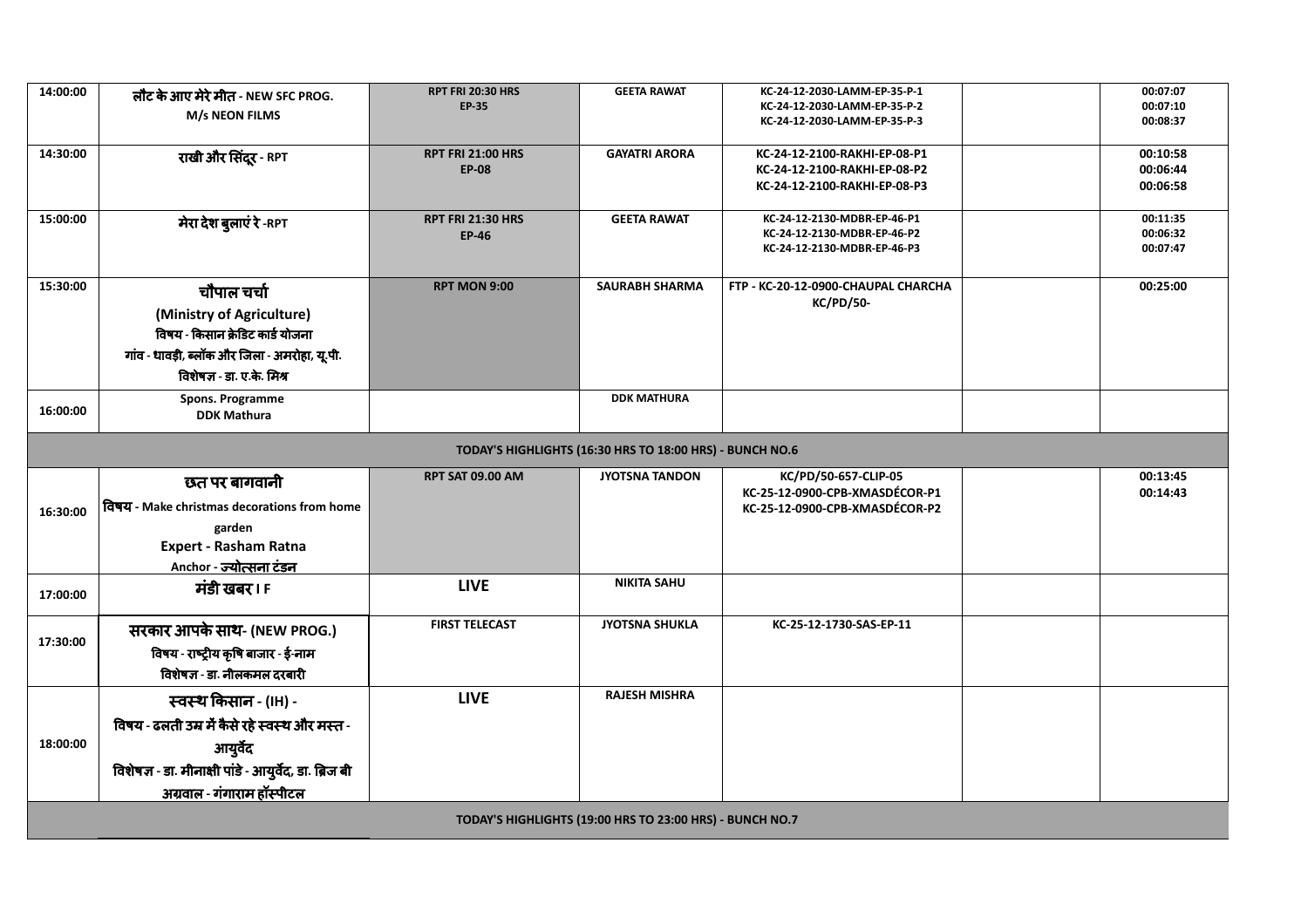| 19:00:00 | কৃষি বিशेष-(IH)-NEW PROG.                                                                                                         | <b>FIRST TELECAST</b>                    | <b>MONALISA</b>                                          | <b>DETAILS AWAITED</b>                                                                                               |  |                                  |  |
|----------|-----------------------------------------------------------------------------------------------------------------------------------|------------------------------------------|----------------------------------------------------------|----------------------------------------------------------------------------------------------------------------------|--|----------------------------------|--|
| 19:30:00 | मौसम खबर                                                                                                                          | <b>LIVE</b><br><b>STUDIO - B</b>         | PRADEEP / JAYA                                           |                                                                                                                      |  |                                  |  |
| 20:00:00 | नए भारत का नया किसान-(HIS)- NEW PROG.<br>Spons. By - IFFCO                                                                        | <b>FIRST TELECAST</b>                    | <b>KUNDAN KUMAR</b>                                      | KC-25-12-2000-NAYE BHARAT EP-01                                                                                      |  |                                  |  |
| 20:30:00 | छत पर बागवानी<br>तिषय - Make christmas decorations from home<br>garden<br><b>Expert - Rasham Ratna</b><br>Anchor - ज्योत्सना टंडन | <b>RPT SAT 09.00 AM</b>                  | <b>JYOTSNA TANDON</b>                                    | KC/PD/50-657-CLIP-05<br>KC-25-12-0900-CPB-XMASDÉCOR-P1<br>KC-25-12-0900-CPB-XMASDÉCOR-P2                             |  | 00:13:45<br>00:14:43             |  |
| 21:00:00 | अंताक्षरी लीग- RPT                                                                                                                | EP-11                                    | <b>GAYATRI ARORA</b>                                     | KC-25-12-2100-ANT-EP-11-P1<br>KC-25-12-2100-ANT-EP-11-P2<br>KC-25-12-2100-ANT-EP-11-P3<br>KC-25-12-2100-ANT-EP-11-P4 |  | 00:47:00                         |  |
| 22:00:00 | अलबेले हाथो का हुनर                                                                                                               | <b>RPT TUE 09:30 AM</b><br><b>EP-94</b>  | <b>GAYATRI ARORA</b>                                     | KC-21-12-0930-AHKH-EP-94                                                                                             |  | 00:22:56                         |  |
| 22:30:00 | सरकार आपके साथ- (NEW PROG.)<br>विषय - राष्ट्रीय कृषि बाजार - ई-नाम<br>विशेषज्ञ - डा. नीलकमल दरबारी                                | RPT SAT 1730 HRS                         | <b>JYOTSNA SHUKLA</b>                                    | KC-25-12-1730-SAS-EP-11                                                                                              |  |                                  |  |
| 23:00:00 | कृषि विशेष                                                                                                                        | RPT SAT 1900 HRS                         | <b>MONALISA</b>                                          |                                                                                                                      |  |                                  |  |
|          |                                                                                                                                   |                                          | TODAY'S HIGHLIGHTS (23:00 HRS TO 00:30 HRS) - BUNCH NO.8 |                                                                                                                      |  |                                  |  |
| 23:30:00 | मंडी खबर । F                                                                                                                      | RPT SAT 1700 HRS                         | <b>NIKITA SAHU</b>                                       | <b>TO BE RECORDED</b>                                                                                                |  |                                  |  |
|          | MID NIGHT 26.12.2021 - SUN)                                                                                                       |                                          |                                                          |                                                                                                                      |  |                                  |  |
| 00:00:00 | मौसम खबर                                                                                                                          | RPT SAT 1930 HRS                         | PRADEEP / JAYA                                           |                                                                                                                      |  |                                  |  |
| 00:30:00 | मेरा देश बुलाएं रे -RPT                                                                                                           | <b>RPT FRI 21:30 HRS</b><br><b>EP-46</b> | <b>GEETA RAWAT</b>                                       | KC-24-12-2130-MDBR-EP-46-P1<br>KC-24-12-2130-MDBR-EP-46-P2<br>KC-24-12-2130-MDBR-EP-46-P3                            |  | 00:11:35<br>00:06:32<br>00:07:47 |  |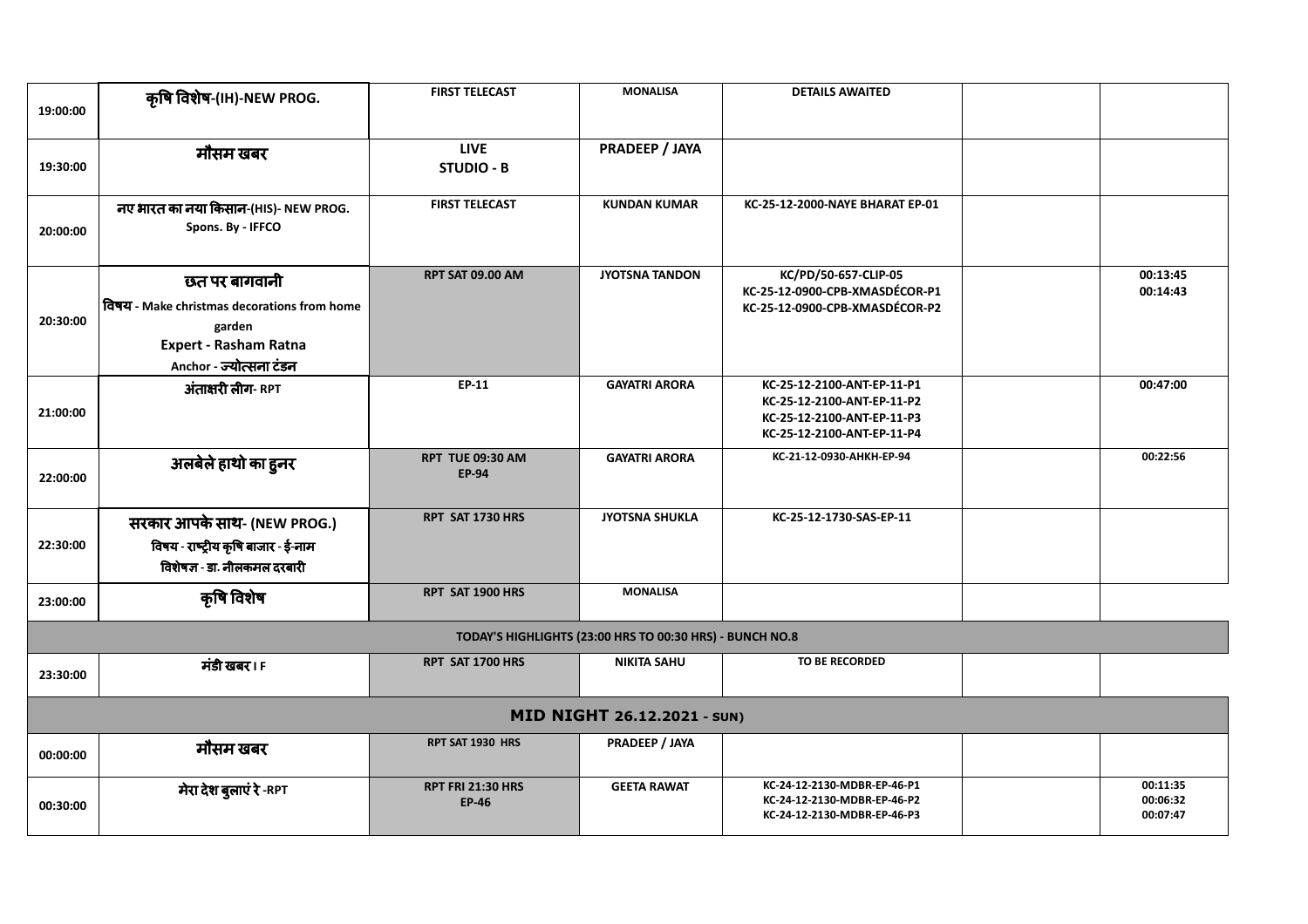| TODAY'S HIGHLIGHTS (01:00 HRS TO 03:00 HRS) - BUNCH NO.9 |                                                        |                                                    |                                                           |                                                              |  |                      |
|----------------------------------------------------------|--------------------------------------------------------|----------------------------------------------------|-----------------------------------------------------------|--------------------------------------------------------------|--|----------------------|
|                                                          | स्वस्थ किसान - (IH) -                                  | <b>RPT SAT 18:00 WITHOUT</b><br><b>COMMERCIALS</b> | <b>RAJESH MISHRA</b>                                      |                                                              |  |                      |
| 01:00:00                                                 | विषय - ढलती उम्र में कैसे रहे स्वस्थ और मस्त -         |                                                    |                                                           |                                                              |  |                      |
|                                                          | आयुर्वेद                                               |                                                    |                                                           |                                                              |  |                      |
|                                                          | विशेषज्ञ - डा. मीनाक्षी पांडे - आयुर्वेद, डा. ब्रिज बी |                                                    |                                                           |                                                              |  |                      |
|                                                          | छत पर बागवानी                                          | <b>RPT SAT 09.00 AM</b>                            | <b>JYOTSNA TANDON</b>                                     | KC/PD/50-657-CLIP-05<br>KC-25-12-0900-CPB-XMASDÉCOR-P1       |  | 00:13:45<br>00:14:43 |
|                                                          | विषय - Make christmas decorations from home            |                                                    |                                                           | KC-25-12-0900-CPB-XMASDÉCOR-P2                               |  |                      |
| 02:00:00                                                 | garden                                                 |                                                    |                                                           |                                                              |  |                      |
|                                                          | <b>Expert - Rasham Ratna</b>                           |                                                    |                                                           |                                                              |  |                      |
|                                                          | Anchor - ज्योत्सना टंडन                                | RPT SAT 12:00 HRS                                  | <b>GEETA RAWAT</b>                                        | KC-25-12-1200-SKS-EP-20                                      |  |                      |
| 02:30:00                                                 | स्वाद का सफर - NEW SFC PROG.                           | <b>EP-20</b>                                       |                                                           |                                                              |  |                      |
| 03:00:00                                                 | यह है मेरा इंडिया                                      | <b>RPT SAT 09:30 AM</b>                            | <b>FAISAL NASIM</b>                                       | KC-25-12-0930-YHMI-                                          |  | 00:23:31             |
|                                                          |                                                        |                                                    | TODAY'S HIGHLIGHTS (03:30 HRS TO 05:00 HRS) - BUNCH NO.10 |                                                              |  |                      |
|                                                          | चौपाल चर्चा                                            | <b>RPT MON 9:00</b>                                | <b>SAURABH SHARMA</b>                                     | FTP - KC-20-12-0900-CHAUPAL CHARCHA<br><b>KC/PD/50-</b>      |  | 00:25:00             |
| 03:30:00                                                 | (Ministry of Agriculture)                              |                                                    |                                                           |                                                              |  |                      |
|                                                          | विषय - किसान क्रेडिट कार्ड योजना                       |                                                    |                                                           |                                                              |  |                      |
|                                                          | गांव - धावड़ी, ब्लॉक और जिला - अमरोहा, यू.पी.          |                                                    |                                                           |                                                              |  |                      |
| 04:00:00                                                 | नेत्री - (NEW PROG.)                                   | <b>RPT SUN 2000 HRS</b>                            | <b>GEETA RAWAT</b>                                        | KC-19-12-2000-NETRI-EP-22-P1<br>KC-19-12-2000-NETRI-EP-22-P2 |  | 00:13:26<br>00:13:59 |
|                                                          |                                                        | <b>RPT SAT 12:30 HRS</b>                           | <b>FAISAL NASIM</b>                                       | KC-25-12-1230-GULDASTA-ACD-P2                                |  | 00:24:02             |
| 04:30:00                                                 | गुलदस्ता (IH)<br>(पूर्वोत्तर के बगीचे से)              |                                                    |                                                           |                                                              |  |                      |
|                                                          |                                                        |                                                    |                                                           |                                                              |  |                      |
|                                                          | हैलो किसान                                             | <b>RPT SAT 11:00 AM</b>                            | <b>SHIVRAJ NAYAK</b>                                      | <b>RECORDED</b>                                              |  |                      |
| 05:00:00                                                 | (Ministry of Agriculture)                              |                                                    |                                                           |                                                              |  |                      |
|                                                          | 1.फल एवं सब्जी प्रसंस्करण के अवसर - डा. रितु सिंह      |                                                    |                                                           |                                                              |  |                      |
|                                                          | 2. कीनू की तुड़ाई उपरांत सावधानियां - डा. विपिन        |                                                    |                                                           |                                                              |  |                      |
|                                                          | महाराजन                                                |                                                    |                                                           |                                                              |  |                      |

**PLEASE NOTE -**

**1. CHANNEL ID BEFORE START OF EVERY PROGRAM**

**2. SOCIAL MEDIA PLATE ALTERNATE ON START OF EVERY HOUR CLOCK** 

**3. TODAY'S HIGHLIGHT BUNCH EVERY THREE HOURS**